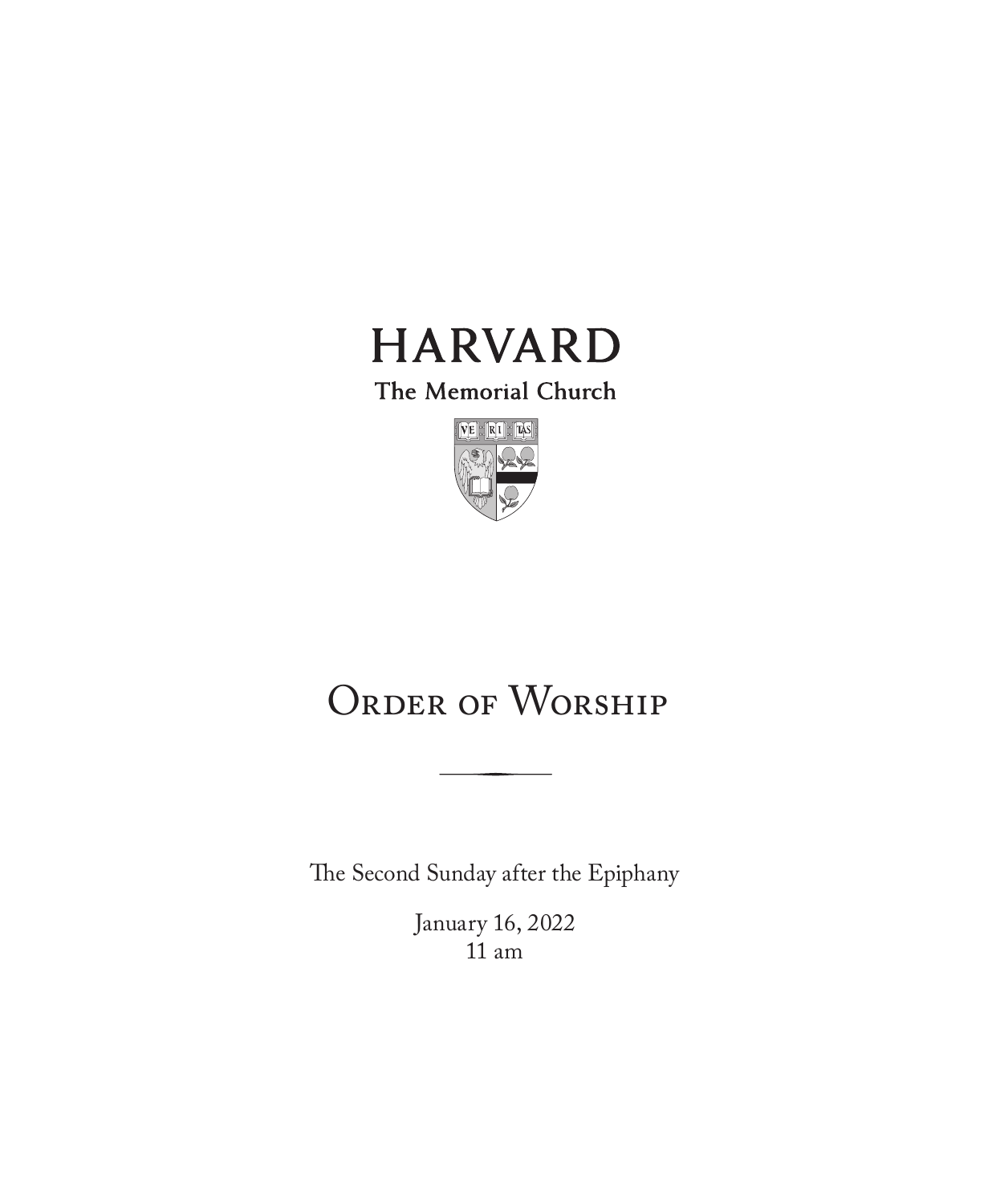# PRELUDE<br>Do, Lord (2019)

*Marianne Kim (b. 1972)* 

#### HYMN

No. 1, st. 1 & 4, "All People That on Earth Do Dwell" *Old Hundredth*

## CALL TO WORSHIP

*from Psalm 36 & Isaiah 2*

| <i>Minister:</i> | Your steadfast love, O Lord, extends to the heavens,<br>your faithfulness to the clouds.               |
|------------------|--------------------------------------------------------------------------------------------------------|
| People:          | Your righteousness is like the mighty mountains,<br>your judgments are like the great deep.            |
| Minister:        | How precious is your steadfast love, O God!<br>All people may take refuge in the shadow of your wings. |
| People:          | For with you is the fountain of life;<br>in your light we see light.                                   |
| <i>Minister:</i> | Come, let us set out in the light of the Lord!                                                         |

#### **CONFESSION**

*In unison:*

Eternal God, in whom we live and move and have our being, whose face is hidden from us by our sin, and whose mercy we forget: cleanse us from all offenses, and deliver us from proud thoughts and vain desires; that humbly we may draw near to thee, confessing our faults, confiding in thy grace, and finding in thee our refuge and our strength, through Jesus Christ our Lord.

## ASSURANCE OF PARDON

## HYMN

No. 344, "Precious Lord, Take My Hand" *Precious Lord*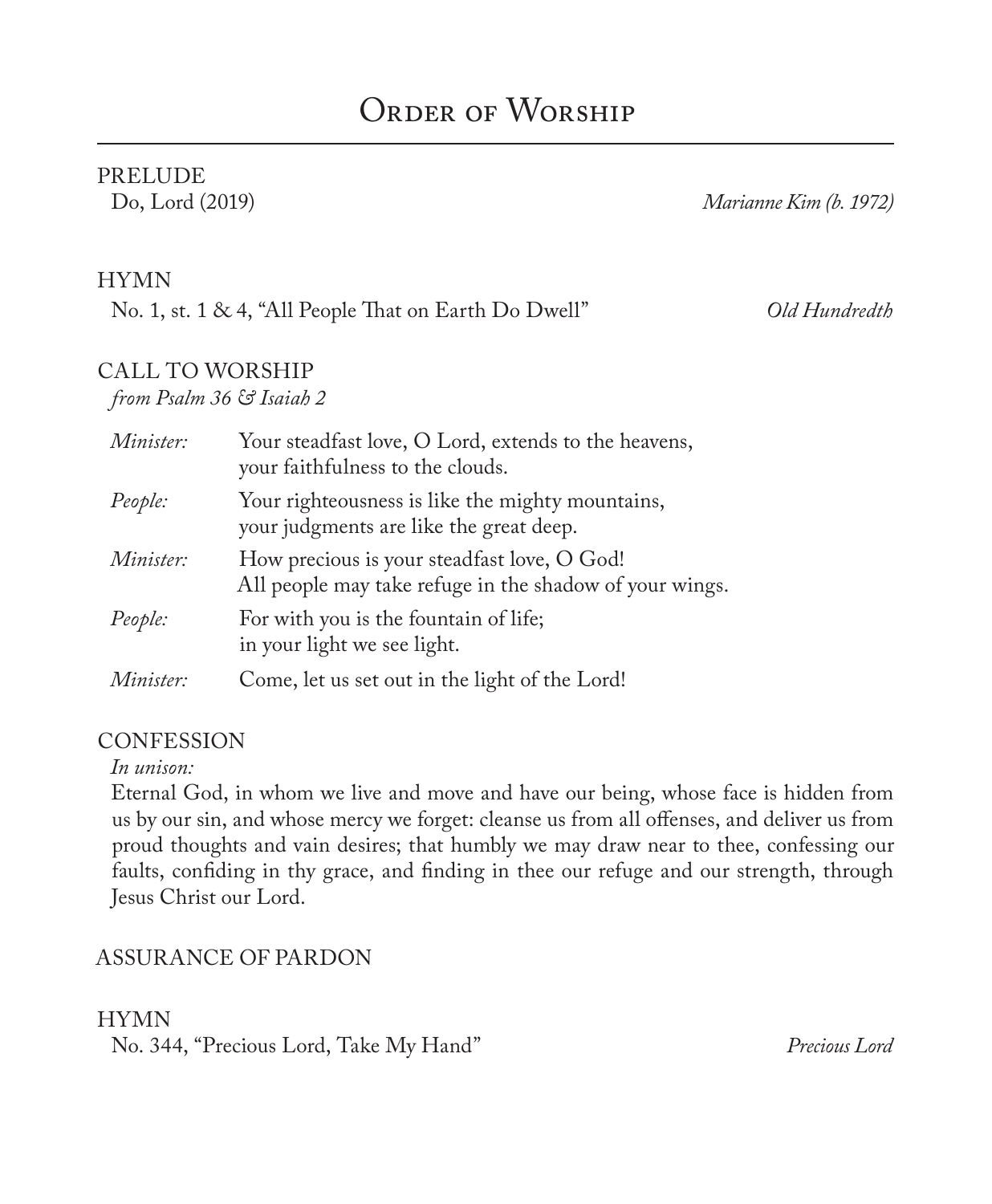#### THE PEACE & GREETING

#### **OFFERTORY**

*The offering collected goes directly to fund the Memorial Church Grants Committee's recipient organizations and their important work in our local communities. You may donate online at https://memorialchurch.harvard.edu/donate* 

We Shall Walk Through the Valley in Peace (publ. 1977) *African American Spiritual arr. Undine Smith Moore (1904–1989)*

Lord, we shall walk in peace. We shall walk through the valley in peace, If Jesus himself shall lead us. There will be no trials there, If Jesus himself shall lead us. We shall walk in peace.

FIRST LESSON Isaiah 62:1–5

ANTHEM Lord, I Want to Be a Christian (publ. 1996) *African American Spiritual* 

Lord, I want to be a Christian in my heart. Lord, I want to be more holy in my heart. Lord, I want to be like Jesus.

*arr. Moses Hogan (1957–2003)*

*.*

SECOND LESSON John 2:1–11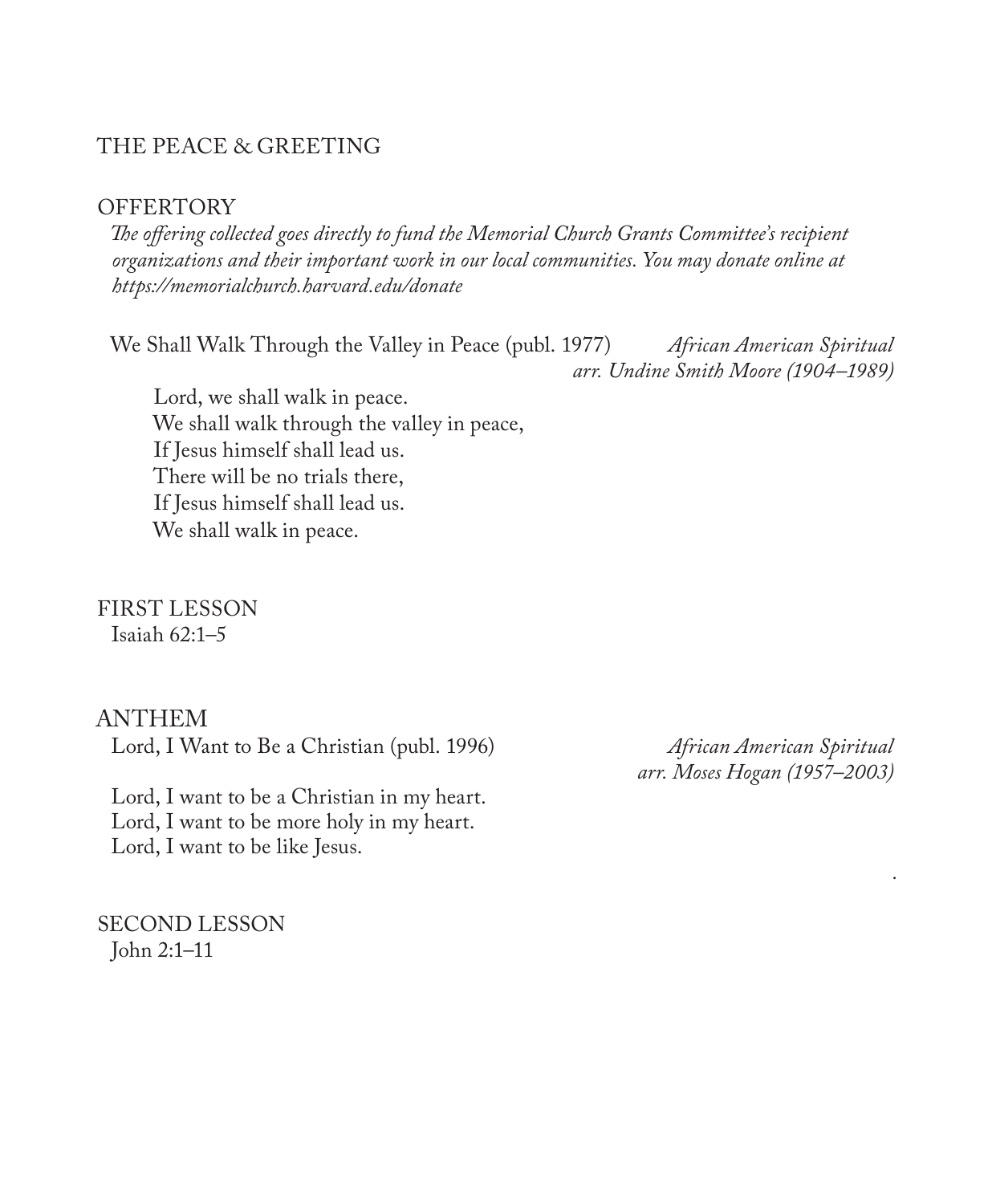### THE PRAYERS OF THE PEOPLE

#### THE LORD'S PRAYER

*In unison:*

Our Father, who art in heaven, hallowed be thy name. Thy kingdom come. Thy will be done, on earth, as it is in heaven. Give us this day our daily bread. And forgive us our trespasses, as we forgive those who trespass against us. And lead us not into temptation, but deliver us from evil. For thine is the kingdom, and the power, and the glory, for ever and ever. Amen.

**SERMON** 

#### HYMN

No. 341, "In Christ There Is No East or West" *McKee*

#### **BENEDICTION**

POSTLUDE This Little Light (2009) *Joe Utterback (b. 1944)*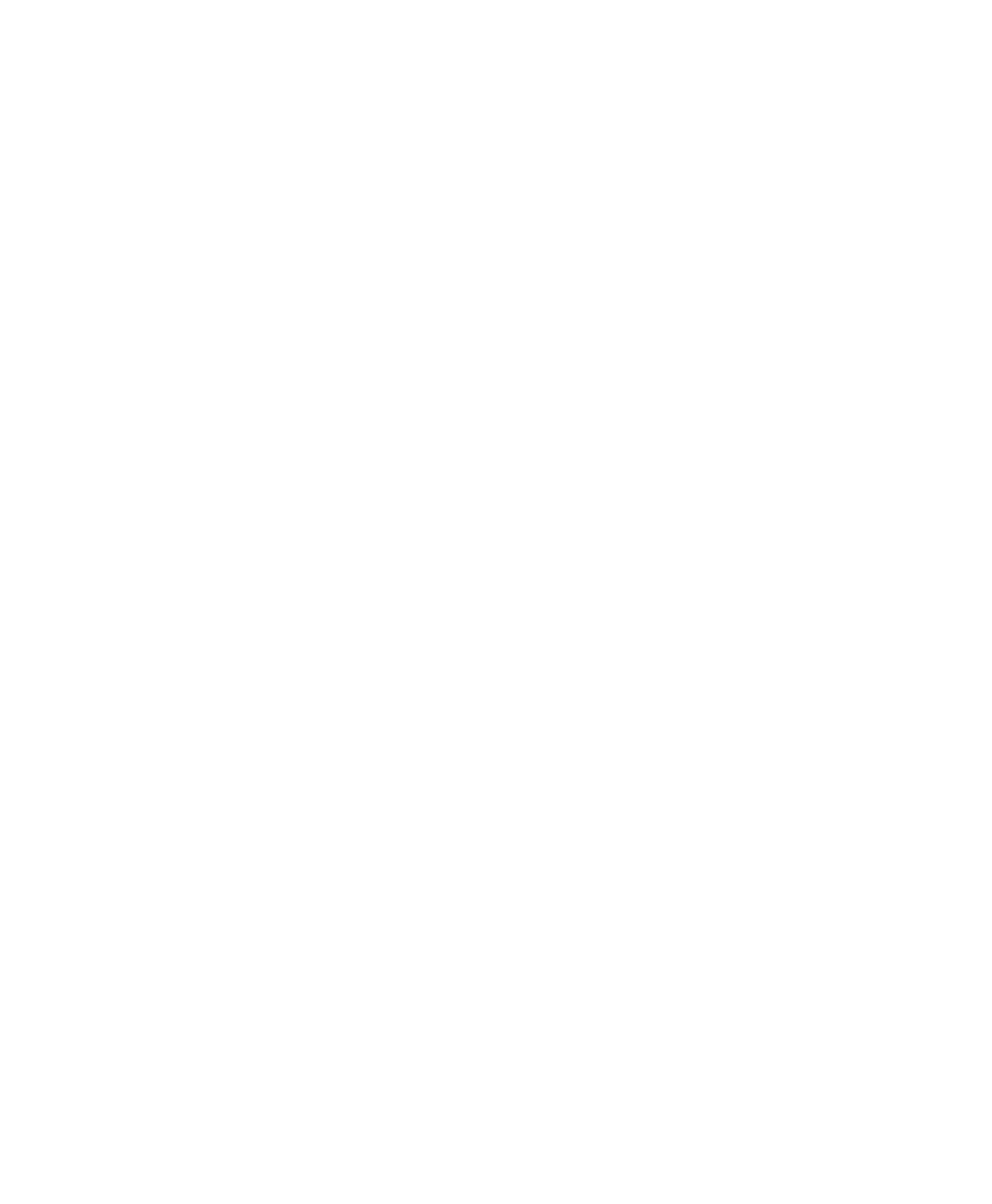## Announcements

Sunday, January 16, 2022

## WELCOME

Today is the Second Sunday after the Epiphany. The preacher is the Reverend Calvon T. Jones, Assistant Minister in the Memorial Church. The worship leaders are the Reverend Alanna C. Sullivan, Associate Minister and Director of Administration in the Memorial Church, Laurie Sedgwick MDiv III, and Cheyenne Boon MDiv II. The first and second lessons are read by Kevin Bryant, Affiliated Minister in the Memorial Church and Harvard Chaplain. The music is provided from archival recordings of services by the Harvard University Choir under the direction of Edward Elwyn Jones, Gund University Organist and Choirmaster and David von Behren, Assistant University Organist and Choirmaster. Liturgy inspired by Lectionary Liturgies by Thom Shuman (lectionaryliturgies.blogspot.com).

## MUSIC NOTES

Undine Smith Moore taught at Virginia State University from 1927 until her retirement in 1972. She was a prolific composer of choral works, and her oratorio based on the life of Dr. Martin Luther King, Jr., *Scenes from the Life of a Martyr*, was nominated for a Pulitzer Prize. *We Shall Walk Through the Valley in Peace* is a simple and direct setting of the lyrical spiritual.

Moses Hogan was a gifted concert pianist, conductor, and founder of the Moses Hogan Chorale who died at a young age in 2003. He is most widely remembered for his contemporary settings of spirituals: *Lord, I Want to Be a Christian* is one of his most powerful arrangements.

Marianne Kim is an active organist and pianist in the Chicago area and appears frequently as solo performer, accompanist, and studio musician. She was the principal keyboardist for Willow Creek Community Church for more than 15 years as well as organist for Christ Church of Oak Brook. Kim's many compositions and arrangements draw on both classical and jazz traditions.

An important voice in the jazz piano world for the past 50 years, Joe Utterback's arrangement of the spiritual *This Little Light of Mine* was commissioned by the Memorial Church's composer in residence Carson Cooman for the service of installation of the Rev. Erin Splaine at the First Unitarian Universalist Society in Newton.

## FAITH & LIFE FORUM

The Faith & Life Forum will resume in the Buttrick Room in the lower level of the Memorial Church from 9:30–10:30 am on Sunday, January 23rd. In addition to masking, participants will need to register and attest to their health in order to participate in the weekly forum gatherings. All are welcome to join. Please visit our website to learn more.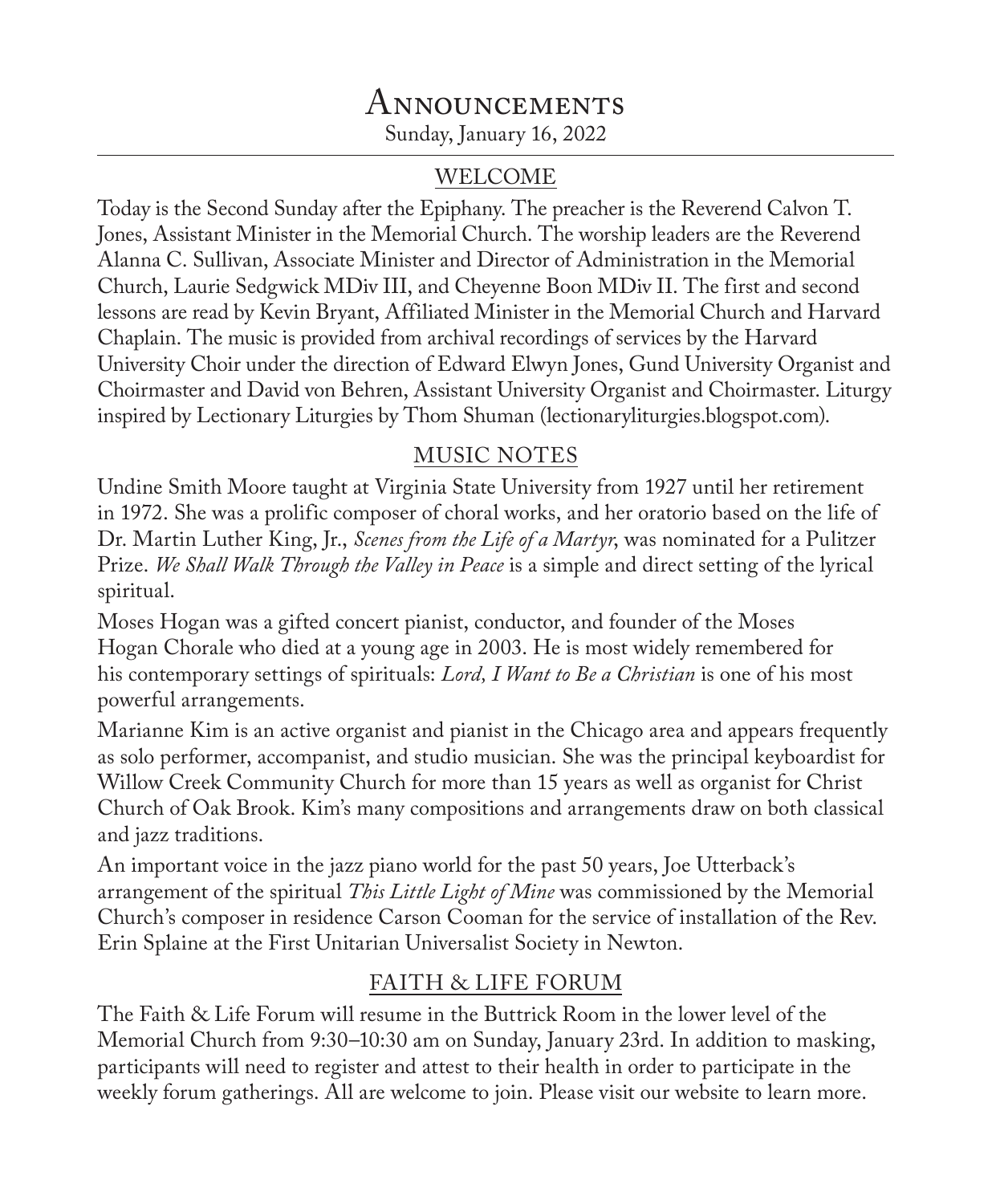## CHURCH SCHOOL

The Church School will resume on Sunday, January 23rd. The Church School offers Christian education classes for children of age three through sixteen. All classes are held during Sunday Services in the Fall and Spring Terms. To participate in the Church School program, parents or guardians need to register their children, and to attest to the state of their children's health weekly.

Please visit our website to learn more or email Assistant Minister, Calvon Jones (*calvon\_ jones@ harvard.edu*), with any questions. The Rev. Jones and the Church School team are excited to announce the launch of our newly designed MemChurch School digital platform. Our children and families will have access to fun, exciting, and educational episodes, steeped in stories of love and humanity. Take a virtual journey to a digital place where the Bible comes to life. You can find episodes at: https://bit.ly/3iUtEWV

## LISTEN TO SUNDAY WORSHIP AND MORNING PRAYERS

Sunday services are broadcast on Harvard's radio station, WHRB 95.3 FM in term; a live stream of the service is available at *whrb.org*. Recordings of Sunday Worship Services and Sunday Sermons are available on our website, *memorialchurch.harvard.edu*, during the week following the service. Sunday Sermons and Morning Prayers are also available on SoundCloud at *http://bit.ly/sundaysermons* and *http://bit.ly/morningprayers* respectively, and on iTunes—search "Harvard Memorial Church" from your iTunes app.

## STAY CONNECTED TO THE MEMORIAL CHURCH

**E-mail:** Join our e-mail list and stay up-to-date with all the happenings in the Memorial Church. To sign up, visit our website at *memorialchurch.harvard.edu*

**Like us on Facebook:** *facebook.com/harvardmemorialchurch*

**Follow us on Twitter:** *twitter.com/memchurch*

and **Instagram:** *instagram.com/memchurch*

**Watch us on YouTube:** *youtube.com/memchurchharvard*

## NEXT SUNDAY'S SERVICE

Next Sunday is the Third Sunday after the Epiphany and a return to in-person services in the Memorial Church Sanctuary. The preacher is the Reverend Matthew Ichihashi Potts, Pusey Minister in the Memorial Church, Plummer Professor of Christian Morals, Faculty of Divinity.

DONATE TO THE MEMORIAL CHURCH

*https://memorialchurch.harvard.edu/donate*

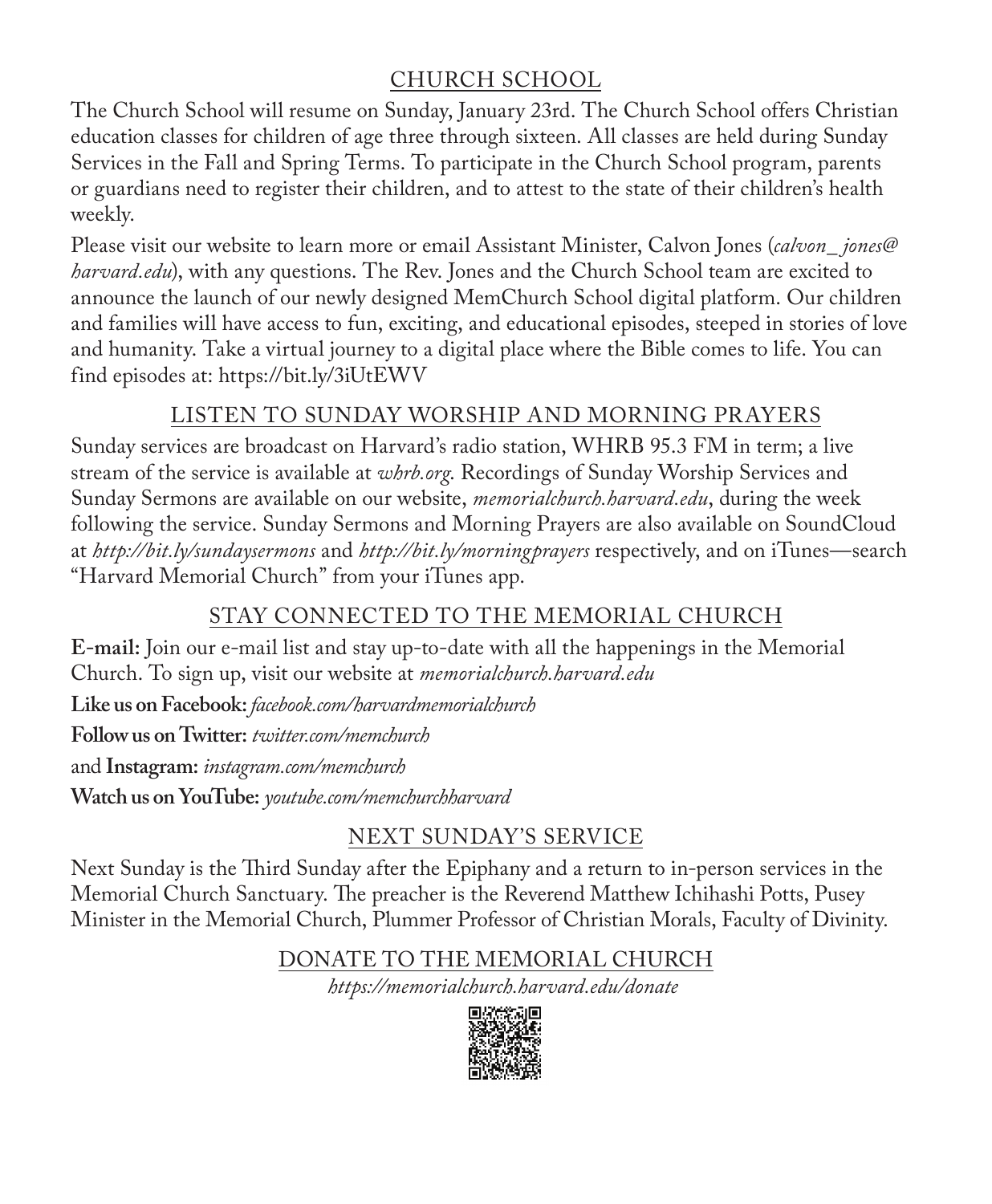

1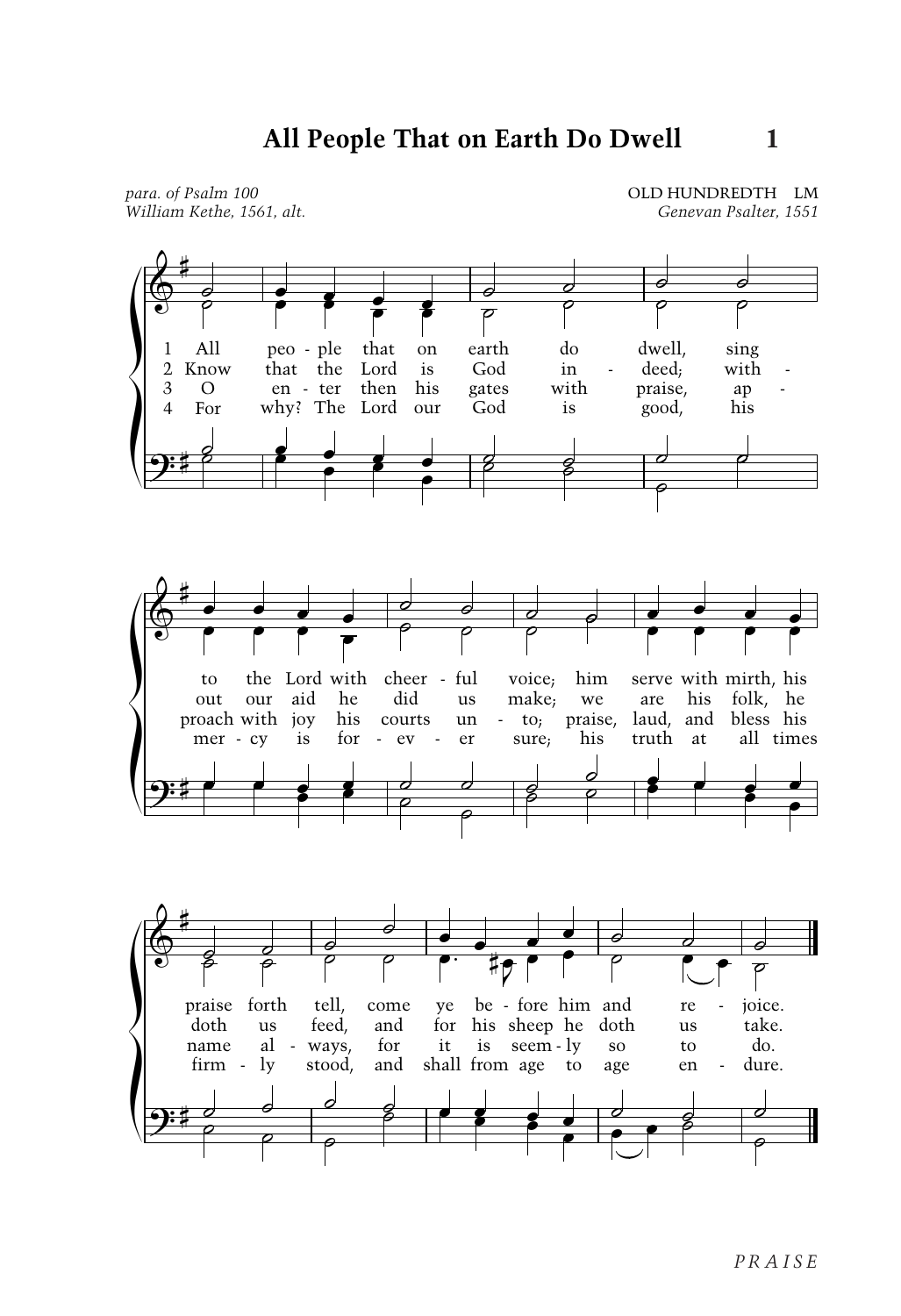#### Precious Lord, Take My Hand **344**

*Thomas A. Dorsey, 1932*

PRECIOUS LORD IRREGULAR with Refrain *George N. Allen (1812–1877) adapt. Thomas A. Dorsey, 1932, alt.* 



Words and music © 1938, ren. 1965 Unichappell Music, Inc. (Assigned to Warner-Tamerlane Publishing Corp.) Used by permission.